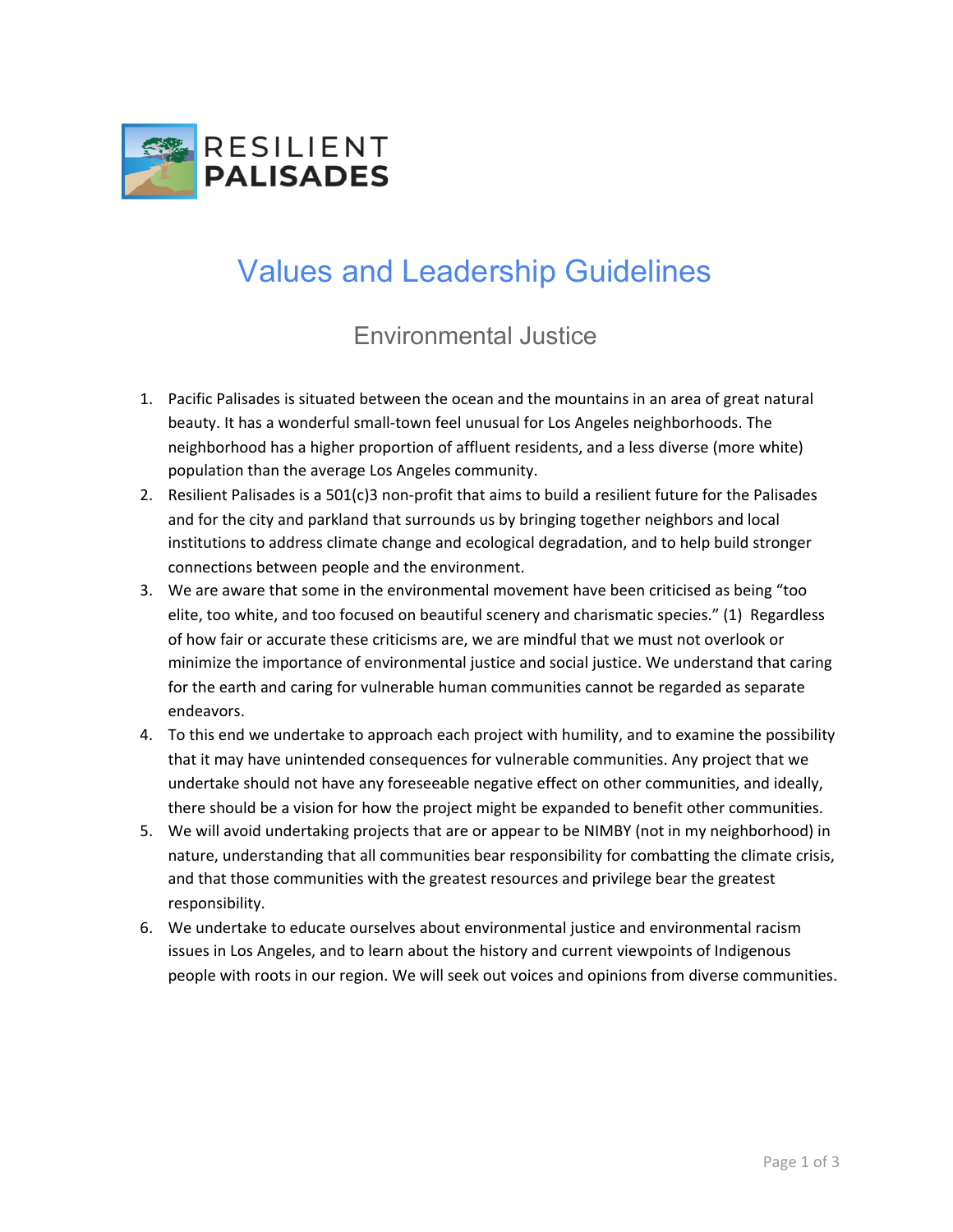## **Culture**

- 1. Resilient Palisades welcomes all in our community: residents, people who attend school or who work in the Palisades, and neighbors, to join in our work.
- 2. We will cultivate a culture in which diversity is respected and sought after, and the needs and opinions of diverse groups are considered; including the disability community, people of all ages and gender orientations, all racial and ethnic groups, and people of different economic means.
- 3. We aim to foster a welcoming, warm, kind, and neighborly environment where all Palisadians who care to address the climate and ecological crisis are valued and welcomed regardless of political orientation or beliefs.
- 4. We strive for a culture of open-mindedness, in which ideas that seem new or strange are considered with care, rather than dismissed.
- 5. We understand that we are all implicated in the climate and ecological crisis, and that no Palisadian has a pristine eco-footprint. While many of us have tried to take steps to reduce our personal footprint, we know that everyone has different circumstances and is at a different place on this journey. As such we will not judge community members based on the car they drive, the size of their home, the activities they engage in, and so on. We will instead delight in each community member's participation in our work, knowing that this is the best way to begin to effect change both at the personal and at the global level.
- 6. All of us are volunteers, and we will strive to remember this and value whatever contributions Palisadians are able to make. We know that everyone brings unique gifts and talents to the table, and we celebrate the different ways in which our members enrich our community and our work. (2)
- 7. We believe in action, and we are moving forward with a firm commitment to effect change and get things done.
- 8. We are proud to be strengthening Pacific Palisades as we work together. We are mindful that community building is valuable in itself, in addition to being necessary for achieving our goals.
- 9. We believe in following the guidance of science and evidence. We also understand that there is great value in seeking out other sources of wisdom about our planet, especially the knowledge of indigenous communities. As such, we aim to approach the task of establishing what is best for the planet with care and humility.

## 501(c)3 Status

1. We will take actions that are in furtherance of our  $501(c)(3)$  non-profit status. We recognize that Resilient Palisades is organized exclusively for charitable purposes and not for the private gain of any person.